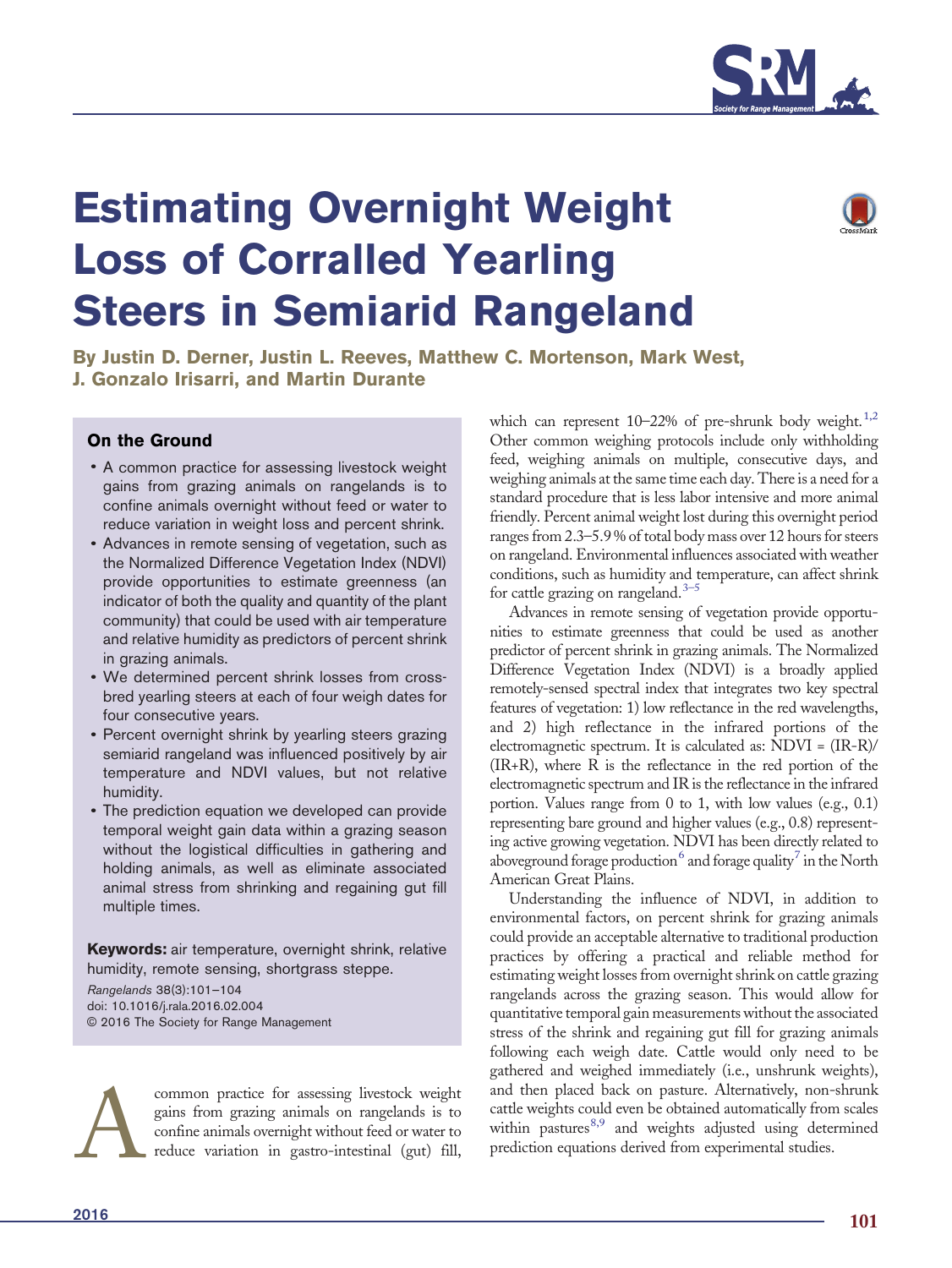The objective of our study was to quantify overnight percent shrink losses for yearling steers grazing semiarid rangeland, and to determine if environmental variables (e.g., relative humidity and temperature) and vegetation qualities (e.g., NDVI index) influenced these percent shrink losses across the summer grazing season. We determined percent shrink losses from crossbred yearling steers at each of four weigh dates (June, July, August, and September) for four consecutive years (2009–2012). We hypothesized that percent overnight shrink would be increased by higher air temperatures, lower relative humidity, and higher NDVI values (indicative of greener vegetation conditions).

## Study Location and Methods

The USDA-Agricultural Research Service Central Plains Experimental Range is located about 20 km northeast of Nunn, in north-central Colorado, USA (40°50' N, 104°43' W). Mean annual precipitation is 341 mm, and mean May–September precipitation is 240 mm. Precipitation values for May-September during the study years ranged from 36% below the mean (153 mm in 2012) to 18% above (283 mm in 2009), with 2010 slightly below average (206 mm) and 2011 average (239 mm). Topography in the pasture for this study is mostly gently undulating plains. Native vegetation is dominated by the perennial C4, shortgrasses blue grama [Bouteloua gracilis (Willd. ex Kunth) Lag. ex Griffiths] and buffalograss [B.  $\emph{dactyloides}$  (Nutt.) J.T. Columbus], perennial  $C_3$  midheight grasses western wheatgrass (Pascopyrum smithii [Rydb] A. Love), and needle-and-thread (Hesperostipa comata [Trin. & Rupr.] Barkworth ssp. comata), and needleleaf sedge (Carex duriuscula C.A. Mey) is another important perennial  $C_3$  graminoid. Scarlet globemallow (Sphaeralcea coccinea [Nutt.] Rydb.) is the primary forb and plains pricklypear (Opuntia polyacantha Haw) is frequent[.](#page-3-0)<sup>[10](#page-3-0)</sup> Mean annual aboveground plant production is 750 kg/ha[.](#page-3-0)[11](#page-3-0)

Twenty yearling crossbred steers in a long-term (since 1939) moderately grazed (0.65 Animal Unit Months, AUM/ha) 129.5 ha pasture[,](#page-3-0)<sup>[10](#page-3-0)</sup> were gathered and weighed four times at 28-day intervals (i.e., weigh dates) in each of four grazing seasons (2009–2012) for a total of 16 weighings across the study. Grazing seasons started in mid-May and continued to late September/early October each year. Steers were gathered beginning at 3:00 PM using low-stress animal handling techniques[,](#page-3-0) $12$  and gathering was completed within one hour because gathering time has significant impact on shrink of grazing cattle[.](#page-3-0)<sup>[13](#page-3-0)</sup> The weighing facility was directly adjacent to the study pasture. Immediately after gathering, steers were individually weighed using low-stress animal handling techniques[.](#page-3-0)<sup>[12](#page-3-0)</sup> The 20 steers were then held overnight without feed or water in a corral (i.e., drylot holding pen) with an area of 149 m<sup>2</sup>, giving each animal approximately four times the industry standard of 1[.](#page-3-0)9  $m<sup>2</sup>$  per animal.<sup>[14](#page-3-0)</sup> Steers were again individually weighed beginning at 8:00 AM the next day, or 17 hours following initiation of gathering. All animal protocols were approved by the Central Plains Experimental Range Institutional Animal Use and Care committee. No significant adverse consequences were observed in any animals related to

## $non-shrunk weight - shrunk weight)$   $\times 100$ non-shrunk weight

Environmental variables used to test for effects on percent shrink were: 1) average relative humidity (%), and 2) average air temperature (°C) values calculated from averaging hourly means for the entire overnight shrink period. Environmental variables were calculated from 2:00 PM (1 hour prior to gathering) to 8:00 AM the following morning (weighing time), and were obtained from a weather station located 4 km east of the weighing facility. We obtained NDVI values from the MODIS project (Collection 5 of MOD13Q1, Vegetation Indices product, gridded, 16-day composite images with 250-m pixel size<sup>i</sup>). We extracted all NDVI values of the MODIS pixels completely contained in the pasture. For each weigh date, we used linear interpolation to determine the NDVI value using the two closest dates of NDVI data.

To test for effects of environmental (weather) variables and NDVI values on percent shrink, we used multiple regression models in the statistical analysis program JMP 10.0.0 (SAS Institute Inc., Cary, NC, USA). Percent shrink values used were means calculated from the 20 steers for each of the 16 weigh dates. Analyses with individual steer values had the same model results but fit of the models (amount of variance explained) was less robust. Effects of average relative humidity and average air temperature during the holding period, and interpolated NDVI values for the weigh date ([Table 1\)](#page-2-0) were included in the models. Multiple possible models were examined, and the best, most descriptive/predictive model (presented below) was considered to be the one with the lowest Akaike Information Criterion (AIC) value.

## Environmental Conditions

Among the four study years (16 weigh dates), relative humidity and average temperature exhibited high variability ([Table 1\)](#page-2-0). For example, relative humidity ranged four-fold from a low of 21% on 14 June 14 2012, to a high of 89% on 12 June 2009. Average air temperatures ranged greater than two-fold with a low value (9.9°C) observed on 12 June 2009, and a high value (22.6°C) on 12 August 2010. Other weigh dates where average temperatures exceeded 21.5°C included 5 August 2009, 1 September 2011, and the first three weigh dates in 2012 (14 June, 12 July, and 9 August).

## NDVI Values

NDVI values were generally greater earlier in the grazing season and then decreased as the grazing season progressed ([Table 1\)](#page-2-0). Greatest NDVI values (0.6) occurred in the wettest year (2009), and very low values (0.2) were observed in the

<sup>i</sup> For more information on the MODIS project, see [http://modis.gsfc.](http://modis.gsfc.nasa.gov/data/dataprod/mod13.php) [nasa.gov/data/dataprod/mod13.php](http://modis.gsfc.nasa.gov/data/dataprod/mod13.php).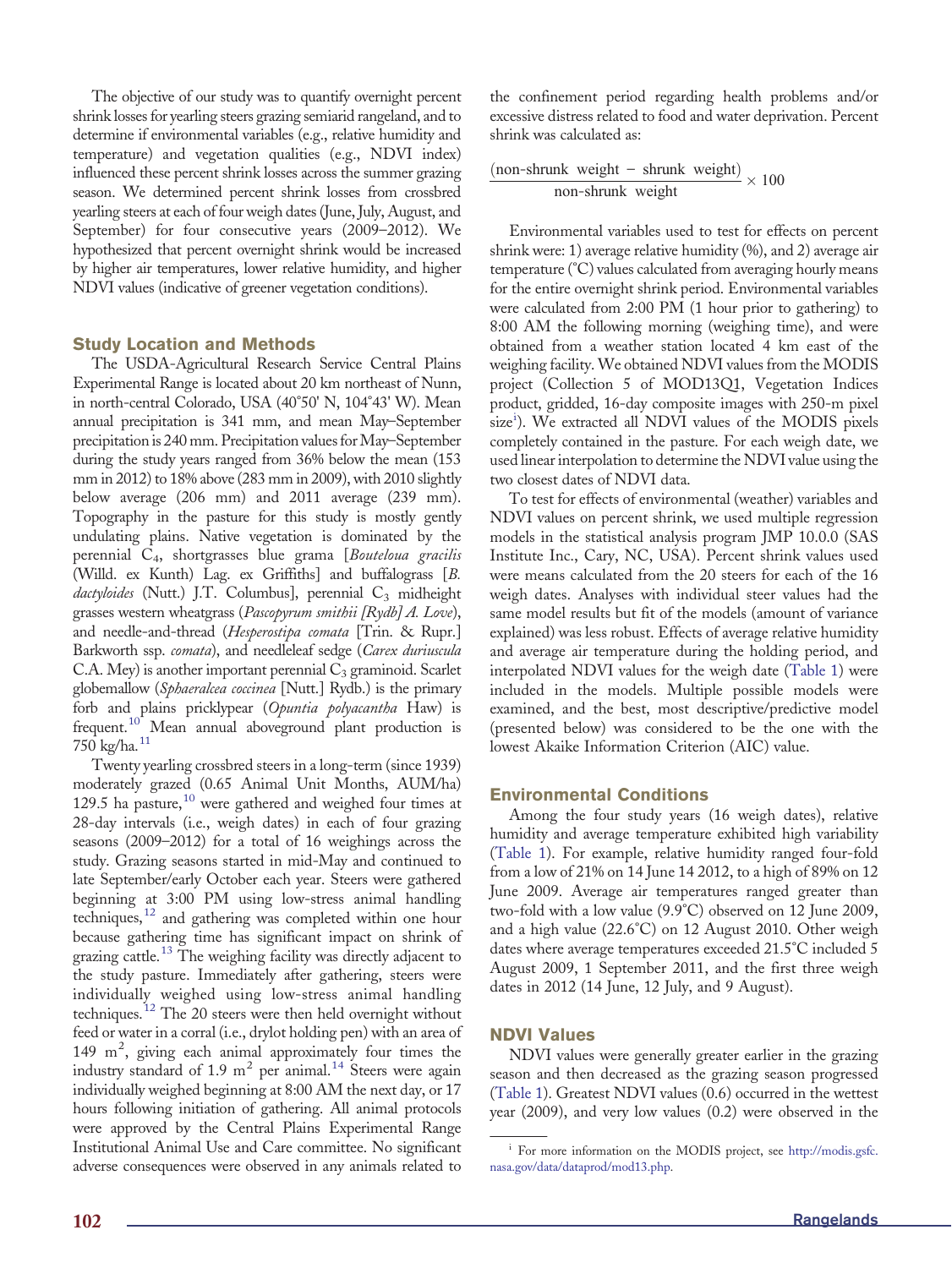<span id="page-2-0"></span>Table 1. Weather conditions, yearling steer pre-shrink weights (kg), and percent steer shrink values during the 4-four year study period (20092012; 16 total weighings) at the USDA-ARS Central Plains Experimental Range, Nunn, CO, USA\*.

| Year | <b>Weigh date</b> | <b>Relative</b><br>humidity<br>(% ) | <b>Average</b><br>temperature<br>(C) | <b>NDVI</b><br>value | <b>Pre-shrink</b><br>weight (kg);<br>mean $(\pm SD)$ | <b>Percent</b><br>shrink;<br>mean $(\pm SD)$ |
|------|-------------------|-------------------------------------|--------------------------------------|----------------------|------------------------------------------------------|----------------------------------------------|
| 2009 | June 12           | 88.9                                | 9.9                                  | 0.602                | 318.1 (35.7)                                         | 9.1(1.1)                                     |
|      | July 9            | 62.2                                | 19.4                                 | 0.522                | 364.2 (38.5)                                         | 10.5(1.0)                                    |
|      | August 5          | 60.5                                | 21.6                                 | 0.385                | 396.2 (40.0)                                         | 9.4(0.7)                                     |
|      | September 3       | 53.8                                | 16.8                                 | 0.288                | 399.7 (36.6)                                         | 6.5(0.9)                                     |
| 2010 | June 18           | 49.9                                | 16.3                                 | 0.527                | 356.8 (21.6)                                         | 9.6(1.4)                                     |
|      | July 15           | 71.5                                | 17.6                                 | 0.416                | 396.4 (22.6)                                         | 8.9(1.0)                                     |
|      | August 12         | 33.8                                | 22.6                                 | 0.311                | 425.1 (24.5)                                         | 9.3(1.0)                                     |
|      | September 9       | 64.3                                | 15.8                                 | 0.219                | 434.6 (24.6)                                         | 6.9(0.8)                                     |
| 2011 | June 9            | 72.6                                | 13.9                                 | 0.416                | 331.2 (25.6)                                         | 8.9(0.9)                                     |
|      | July 7            | 83.3                                | 17.8                                 | 0.362                | 370.3 (27.2)                                         | 7.3(1.9)                                     |
|      | August 4          | 66.8                                | 19.9                                 | 0.296                | 399.4 (23.5)                                         | 8.2(1.1)                                     |
|      | September 1       | 38.5                                | 22.1                                 | 0.250                | 429.7 (22.0)                                         | 8.7(1.1)                                     |
| 2012 | June 14           | 21.3                                | 22.5                                 | 0.215                | 331.4 (28.5)                                         | 7.4(0.9)                                     |
|      | July 12           | 48.3                                | 22.3                                 | 0.246                | 352.0 (29.8)                                         | 8.2(0.8)                                     |
|      | August 9          | 32.1                                | 22.5                                 | 0.233                | 377.3 (28.7)                                         | 9.2(0.7)                                     |
|      | September 6       | 25.7                                | 15.9                                 | 0.221                | 397.4 (31.0)                                         | 6.2(0.8)                                     |

\* Average temperature (°C) and relative humidity (%) values represent averaged hourly means from 2:00 PM1400 hours (1 hour prior to gathering) to 8:00 AM0800 hours (weighing time the following morning). Normalized Difference Vegetation Index (NDVI) values (Collection 5 of MOD13Q1, Vegetation Indices product, gridded, 16-day composite images with 250-m pixel size, [http://modis.gsfc.nasa.gov/data/dataprod/mod13.php\)](http://modis.gsfc.nasa.gov/data/dataprod/mod13.php) represent linear interpolations for the weigh dates

drought year of 2012. NDVI values in 2012 were smaller than any other observed value across the other 3 years with the exception of the value (0.219) observed on 9 September 2010.

#### Effects on Overnight Shrink

Across the 16 weighings, percent overnight shrink ranged from 6.2% (6 September 2012) to 10.5% (9 July 2009), with an overall mean of  $8.4\% \pm 1.2$  (SD) (Table 1). Monthly percent overnight shrink values across the four years were 8.7% (±1.3 SD) for June,  $8.7\%$  ( $\pm$  1.7 SD) for July,  $9.0\%$  ( $\pm$  1.0 SD) for August, and 7.1% (± 1.3 SD) for September. Lower percent overnight shrink in September is likely due to more mature forage during this month (and less greenness as reflected in the NDVI values), which slows gut passage rates.

The best fit prediction model for percent overnight shrink across the 16 weighings was robust (explained 80% of the variance<sup>ii</sup>) and included NDVI<sup>iii</sup> and average air temperature,<sup>iv</sup>

but not average relative humidity. The prediction equation resulting from the best model was:

y (percent overnight shrink)

$$
= 0.13 + (10.56 * NDVI value)
$$
  
+ (0.25 \* average air temperature in °C)

#### Management Implications

Our hypothesis that percent overnight shrink would be increased by higher air temperatures, lower relative humidity, and higher NDVI values (indicative of greener vegetation conditions) was partially supported. Percent overnight shrink by yearling steers grazing semiarid rangeland was influenced by air temperature and NDVI values, but not relative humidity. The thermal environment can affect production efficiency in livestoc[k](#page-3-0)<sup>[15,16](#page-3-0)</sup> as the rate of respiration is highly correlated with body temperature[.](#page-3-0)<sup>[17](#page-3-0)</sup> The finding that NDVI values are influential in affecting percent overnight shrink for yearling steers in semiarid rangelands are novel. This NDVI effect is likely related to steers having fuller gastrointestinal

 $\mu^2 = 0.80$ .

 $\frac{iii}{P}$  P < 0.0001.

 $\rm{iv}$  P = 0.0002.